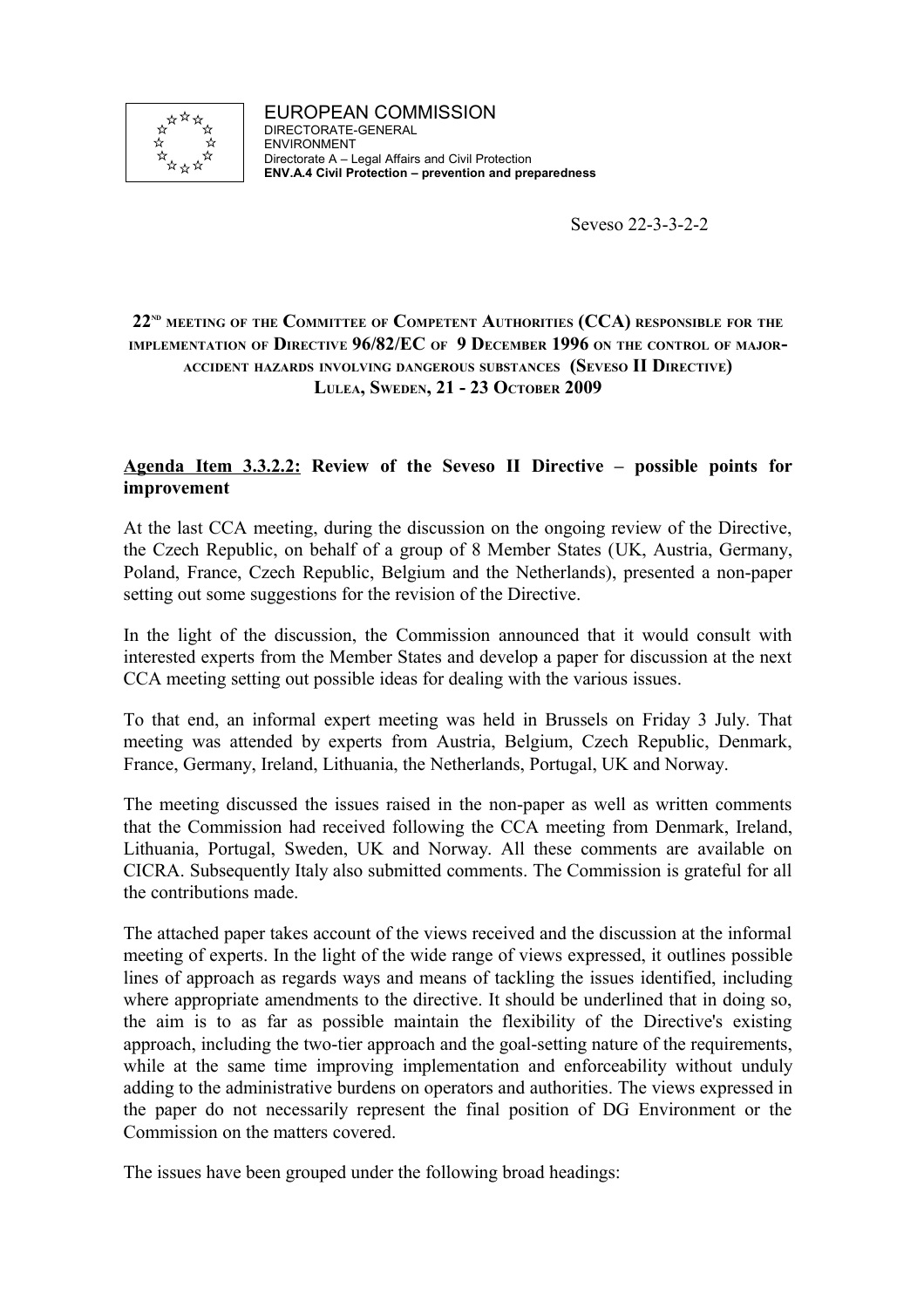- (1) Definitions, scope, exclusions, readability
- (2) Major Accident Prevention Policy (MAPP) and Safety Management System (SMS)
- (3) Domino Effects
- (4) Land-use planning
- (5) Information to the public
- (6) Emergency planning/Annex IV
- (7) Reporting obligations and databases

Comments of committee members are invited.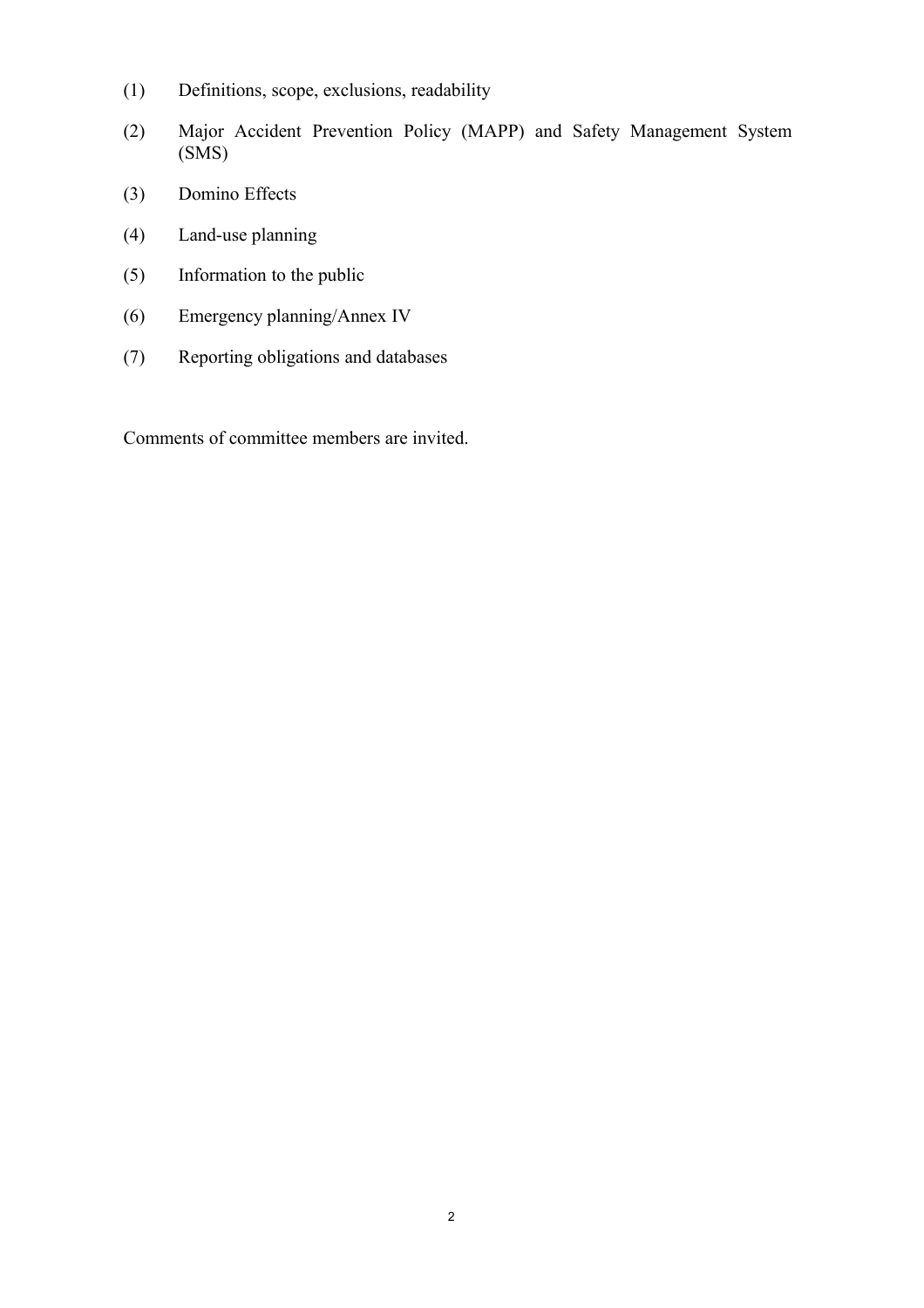#### **Annex**

#### **Possible points for improvement**

### 1.1 Definitions

There appears to be a general perception that consistency with other Directives could be improved, although there have not been any concrete suggestions made regarding how specific definitions should be changed in this regard. One example where this should perhaps be examined further is whether the definitions and terms used should be made consistent with the currently revised IPPC Directive. Another solution could be to analyse the inter-relationship between the different Directives concerned and bring together information about the different provisions to aid implementation and enforcement.

Some Member States have also suggested that the current Q&As (Questions & Answers) be integrated into the text of the Directive itself. The Commission will explore whether any of the current Q&As lend themselves to this, but there are unlikely to be many. In any event, the practice of compiling non-legally-binding Q&A guidance on questions of interpretation will continue to be followed.

A few Member States have proposed that certain definitions such as major accident and establishment be amended. However the existing definitions do not seem generally to have caused major problems of implementation and there is no strong support for any such changes. The Q&A mechanism could be used to provide any necessary clarifications if required.

Some Member States would like to see temporary versus permanent storage clarified; another suggests that intermediate storage be clearly defined. However in practice most Member States have found ways of managing with the existing provisions and it could be very difficult to find a solution acceptable to all, particularly given the borderline with legislation relating to **transport safety**. Perhaps the development of guidance and/or exchanges of experience might be the best approach.

#### 1.2 Scope

Several Member States have noted that inclusion of new and emerging technologies such as Carbon dioxide/carbon Capture and Storage and nanotechnologies needs to be considered. The Commission, supporting and promoting the development of CCS, recognises that the Seveso II Directive could be a suitable means to regulate the safety of such CCS establishments where very large quantities of CO2 are present. It is ready to look into this issue to find appropriate definitions and thresholds. As regards other technologies and substances, it is probably premature to include such substances in the Directive at this stage, it might be useful to provide a mechanism, such as a regulatory procedure with scrutiny, to facilitate adding substances to Annex I where justified by their hazards. Such a mechanism could also be used to adapt existing entries in Annex I such as thresholds in the light of experience of accidents, technological developments and so on.

A related issue concerning scope is the derogation clause laid down in Article 9(6) in relation to safety reports for upper-tier establishments. The provision is little used,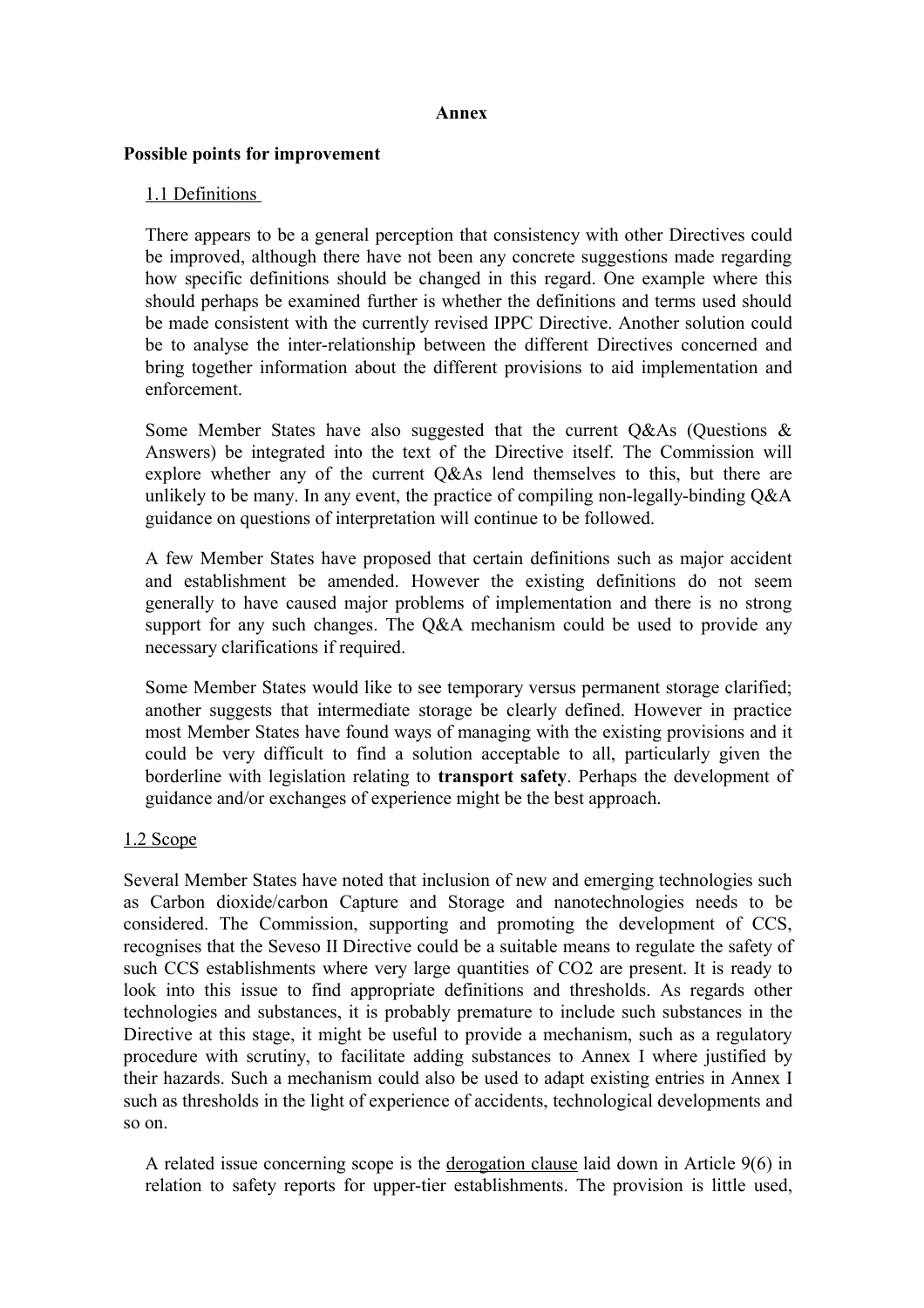which is as it should be. However some Member States consider that this is because it is unduly burdensome for operators and public authorities and that the procedure should be simplified and/or extended to include other provisions in cases where the substances present are incapable of creating a major-accident hazard. There seem to be 4 options for dealing with the issue: deletion of the provision (i.e. no derogation rule at all); simplification of the criteria laid down in Commission Decision 98/443/EC; extension of the derogation to a complete exemption from the obligation to produce a safety report and have emergency plans; a more general dispensation rule (perhaps with a list of substances fulfilling appropriate criteria (to be developed) listed in a part 3 of Annex I, together with any other relevant conditions that would need to be met).

The first option would have limited impact compared with the current situation. The scope for relaxing the criteria under the second option is likely to be limited and would in any case not meet the expectations of those Member States that wish to see wider-ranging derogations. Under the third and fourth options the qualifying criteria would have to be strict and apply only to single substances. So there would be no impact on establishments where other substances falling under the Directive were present above the qualifying thresholds. On the other hand, and in the light of discussions about waste and Annex I, it may be also suitable to have not only a derogation, but also a safeguard clause allowing Member States to take appropriate provisional measures and to inform the Commission and Member States thereof (combination of note 1 para 3 in Seveso Annex I with the safeguard article 52 in the CLP Regulation)*.* 

## 1.3 Exclusions

Following the discussion at the  $19<sup>th</sup>$  and  $20<sup>th</sup>$  CCA meetings, it should be made clear in the exception to the exclusion of mining, etc activities in Article 4 (c) that underground gas storage in natural strata and disused mines fall within the scope of the Directive. Additionally and more generally, it would seem appropriate to make it clear in the definition of 'installation' in Article 3.2 that underground installations are included.

It would also seem appropriate to simplify the exclusion relating to waste land-fill sites in Article 4(g) by removing the exception for tailing disposal facilities. Directive 2006/21/EC appears to adequately cover such facilities. This would remove any confusion and should lead to a more consistent implementation of requirements for operators of such installations.

There has been a suggestion that there should be a simplified approach for simple storage facilities. However it is difficult to see how this could be justified bearing in mind that the Directive's approach is founded on the presence or anticipated presence of dangerous substances, which should remain the basic criterion for inclusion within its scope.

#### 1.4 Readability

At the informal expert meeting, there was also a discussion about the 'readability' of the Directive. There was general agreement that the current text is confused and unclear, for example as regards which provisions apply to which type of establishments. The Commission fully recognises this concern and will look at how the text could be improved in this respect. The simplest way of achieving this could be to modify Article 2 to expressly refer to upper- and lower-tier establishments and make clearer which provisions are relevant to each. Linked to this is the need to ensure linguistic consistency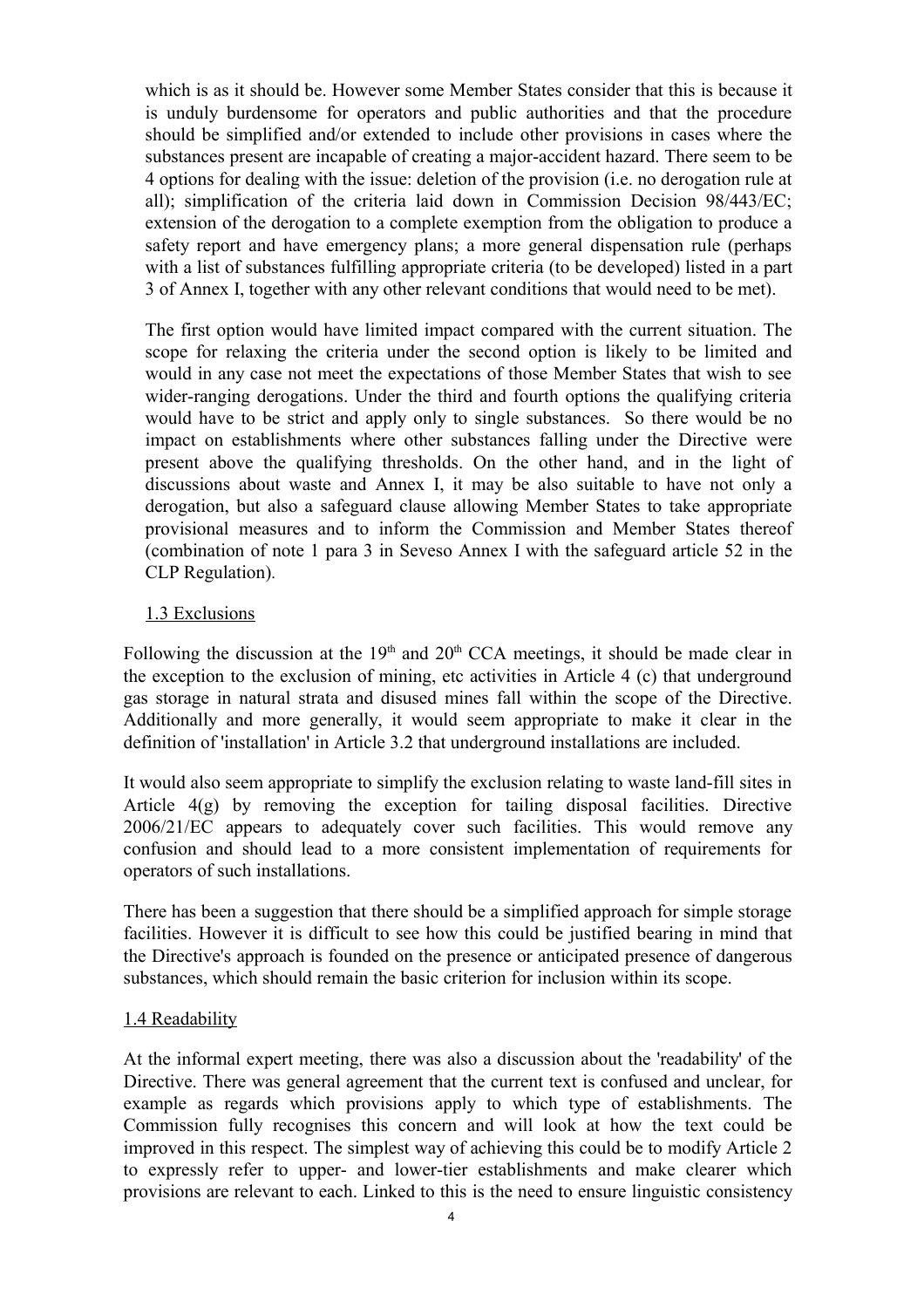of key terms and provisions in the different language versions. As announced at the CCA Bordeaux meeting in the context of the discussion on follow-up to the Brdo seminar on enforceability, the Commission will develop a technical glossary to avoid a repetition of the kind of problems that have been experienced with the current Directive.

## 2. MAPP and SMS

The seminar in Prague on lower-tier sites revealed that there was a wide divergence of approaches between Member States as regards the treatment of lower-tier establishments, with for example about half of them having legislation in place that goes beyond the requirements of the Directive and around one third requiring a safety management system (SMS). It was agreed that the legal requirements in relation to such sites on major accident prevention policy (MAPP) and on SMS should be clarified. In line with those findings, several Member States have proposed that it should be clarified in the text of Article 7 that both upper- and lower-tier establishments should have a MAPP and a SMS. There is broad agreement amongst those Member States that the SMS should be proportionate to the hazards, industrial activities and the complexity of the organisation in the establishment, some Member States considering that there should be a simplified SMS and less stringent documentation requirements for lower-tier establishments. It seems appropriate that the provisions in the Directive should reflect this, while still allowing those Member States that wish to impose stricter requirements to be able to do so.

Several Member States have suggested that the structure of Annex III should be revised, with the SMS and MAPP requirements disentangled and a distinction made between obligations to apply/implement the procedures laid down in an SMS and MAPP, which is more important and should come first, and then the obligations to document these. These suggestions would make the text clearer and the Commission will look at how such redrafting could be done accordingly.

In addition several Member States consider that the wording of Annex III should take into account existing management systems like ISO, OSHAS, etc. This seems a useful suggestion. The Commission sees two options: a simple reference to such systems; or redrafting of Annex III to put it into ISO/OSHAS language, as some Member States have already done at national level. The latter would entail extensive redrafting so the former could be the best 'quick-fix' solution.

Several Member States also consider that there should be the option for authorities to require process safety indicators and safety culture indicators from operators to assist continuous monitoring, assessment and enforcement. The Commission recognises that the use of such indicators could help to improve safety performance and to reduce the administrative burden, for example the number and frequency of inspections could be relaxed where appropriate. It may be premature at this stage to include a specific requirement in the Directive as these concepts are somewhat complex and cannot be properly used or analysed without all Member States having a full understanding of how they work. However that problem could be addressed through the development of guidance for Member States. In the meantime, as a signal of intent for the future such an option for Member States could be included in the proposals for a revised directive, with the possibility of introducing a requirement via comitology at a later stage once experience has been gained.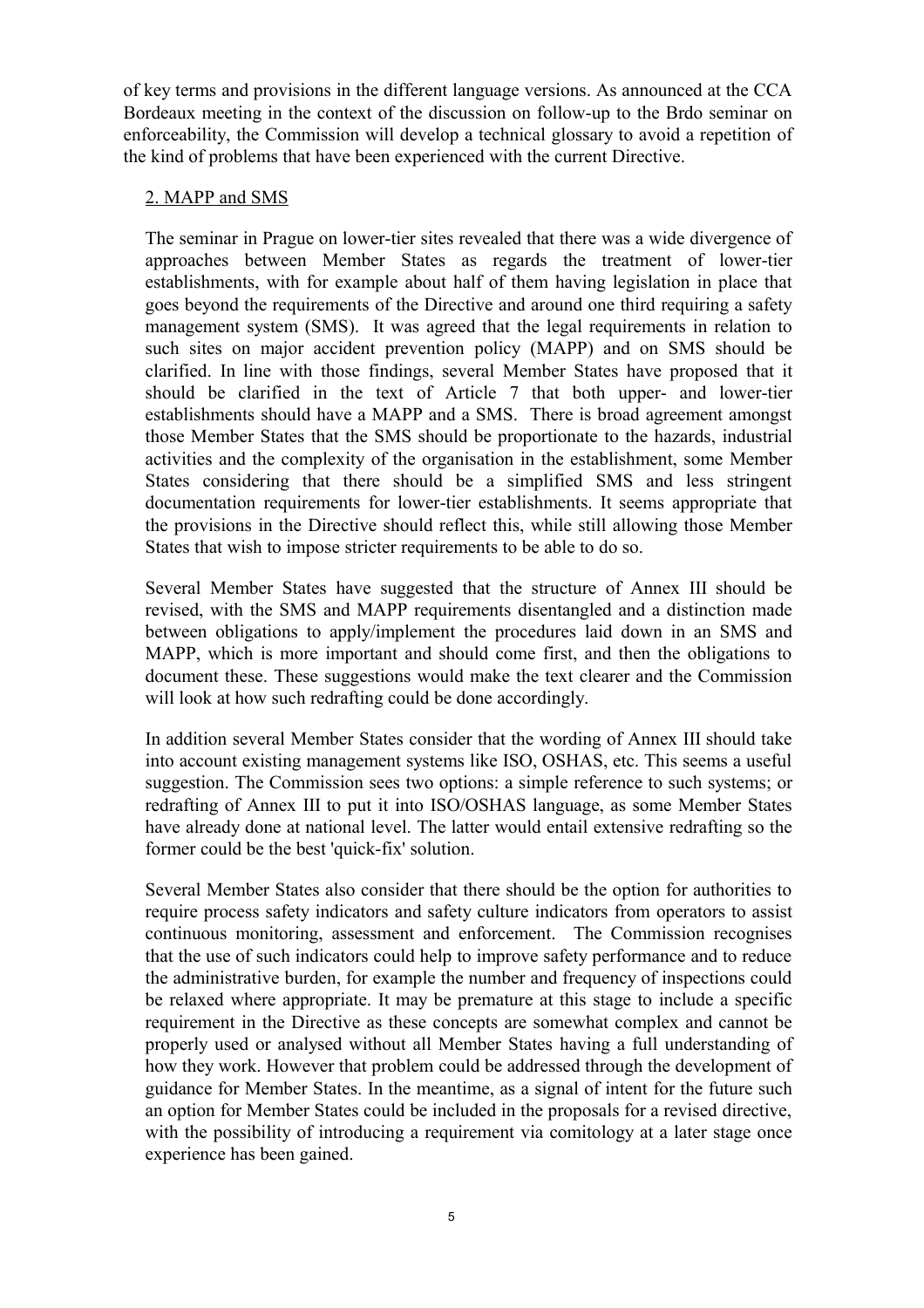Linked to the above issues, at the informal experts' meeting some Member States also raised the idea of bringing greater specificity to the general obligations laid down in Article 5 of the Directive. These include an obligation to comply the precautionary principle and the use of best available techniques (BAT); an obligation to have a process safety study; and specification of all of the relevant hazards to be covered (operational hazards, human and organisational aspects, external hazards, including interference by unauthorised persons, etc.). However, to include more specific safety obligations in this Article would not be in line with its goal-setting character. Moreover although the BAT concept for best available environmental technologies is seen as a very good means to bring emissions limits in line, the concept may not be readily transferable to the Directive given the relatively limited number of Seveso establishments, particularly in smaller Member States, the high number of unique and small enterprises, and because of the different risk assessment approaches used.

#### 3. Domino effects

Several Member States consider that the title of Article 8 should be changed to reflect the broader scope of the Article (inter-relationship between establishments and exchange of information about risks between them, and need for those establishments to take appropriate measures, which is key). Some have also argued that that the label "domino establishment" is disliked by industry because it seems to give rise to additional concern for the public. The Commission would be ready to look at any drafting suggestions, but is not convinced that such a change of title is necessary or worthwhile.

Several Member States take the view that they should be allowed to decide whether the competent authority or the company is responsible for identifying relevant establishments. Some consider that the obligation on authorities to identify such establishments is burdensome and does not provide much added value. On the other hand, some other Member States consider that identification of such establishments properly belongs to the competent authority, a view that the Commission shares. At the informal experts' meeting there was also discussion about whether it was feasible for the competent authority to assess the "likelihood and possibility of a major accident". Accordingly perhaps this obligation could be dropped, or a Q&A developed clarifying what it should reasonably entail.

The experts' meeting confirmed the generally-held view that the provisions apply to both upper- and-lower tier establishments. This should already be sufficiently clear from the wording, but perhaps could be more clearly expressed in the text. It was noted that there could be a problem due to lack of sufficient information from operators of lower-tier establishments, although the Commission would note that Article 6.2(g), if strictly applied, could help to address this concern.

The experts' meeting also touched on the issue of non-Seveso establishments in the vicinity such as in industrial parks. It is clear that the Directive cannot impose obligations on the operators of such establishments. However it is important that information is exchanged with them and that Seveso establishments take into account the risks from neighbouring non-Seveso establishments. The Commission will consider whether, and if so how, the text could be modified in this regard; likewise Article 13.1 and Annex II. Where appropriate, co-operation in external emergency planning would also be necessary, but this is more an implementation issue for Member States.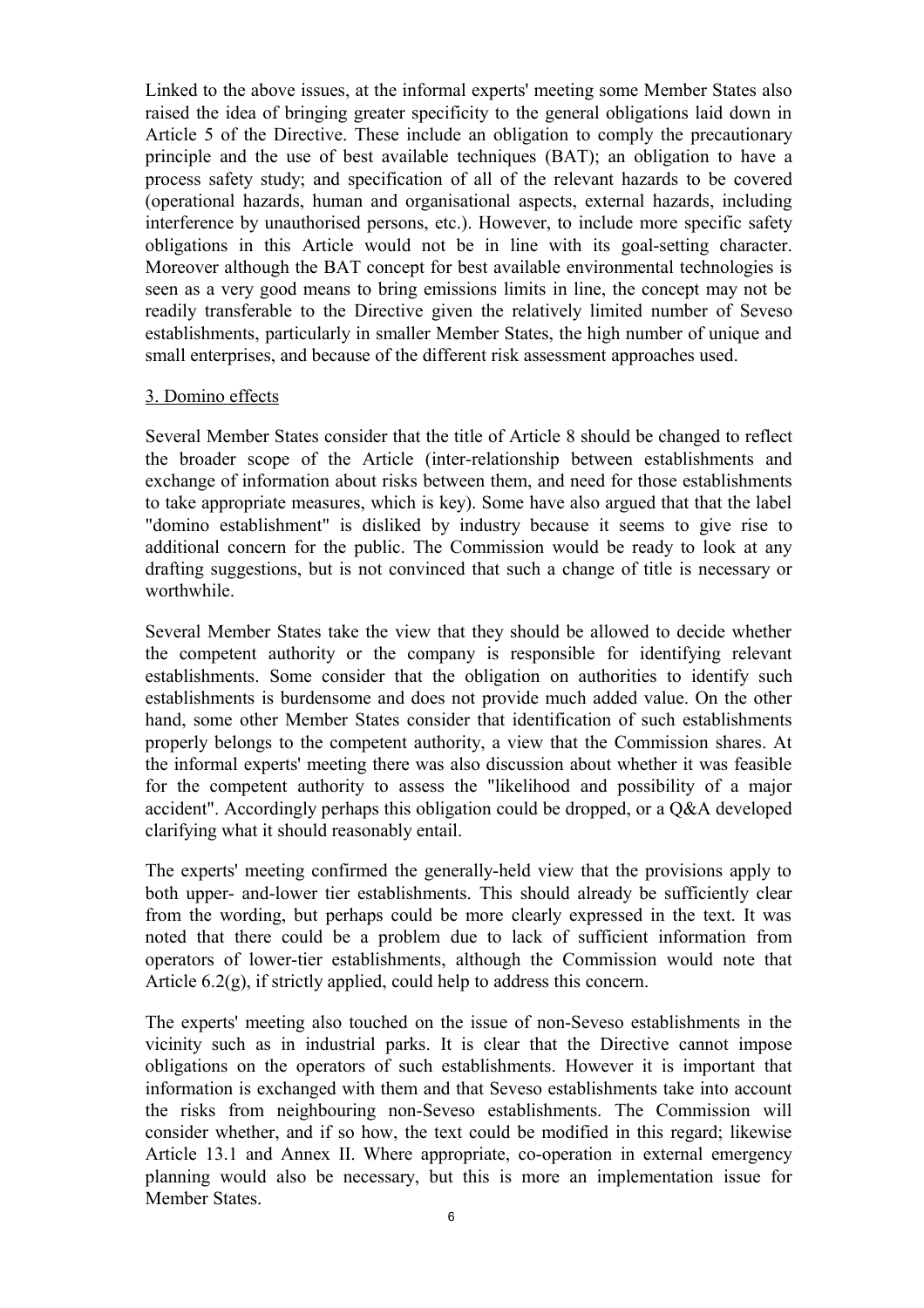## 4. Land-use planning

Several Member States have underlined the importance of sharing experiences about methodology for calculating appropriate safety distances and consequence analysis. The mandate of the European Working Group on Land Use Planning could be extended to examine how this could be done.

Most Member States consider that Article 12 should be reworded to make it clear that it applies to all Seveso establishments; and to explicitly refer to the environment, which could be achieved by adding the words 'to man and the environment' after 'accidents' in paragraph 1. The Commission can agree with both suggestions.

In discussion at the experts' meeting it was generally recognised that it is necessary to protect areas of particular natural sensitivity or interest. However it was noted that the term 'sensitive areas' is not defined. Moreover several Member States questioned the requirement for appropriate safety distances, given that Seveso sites should not be close to such areas at all. Possible options for dealing with the issue discussed included: deleting any reference to sensitive areas in Article 12 and perhaps instead including it in Article 5; or retaining the reference in Article 12, but only in the context of siting of new establishments. However no clear conclusions or drafting amendments emerged. It was also noted that Directive 92/43/EEC (the habitats directive) could also be relevant in this context, although it was noted that this is limited in its scope.

Several Member States also considered that the Article should be redrafted, with the obligations split into two parts as regards those relating to new sites and developments around existing sites respectively. This might help to resolve the above issue at the same time. The Commission is willing to look at how the text could be improved in this way and is ready to consider any specific drafting suggestions Member States may have. However the existing text does not seem to have caused major problems of application and is generally well understood. Perhaps in the medium to longer term the EWGLUP could examine the issue and come up with guidance if deemed necessary.

It is also recognised that information in notifications (for lower-tier establishments) is insufficient for the competent authority to meet its obligations to comply with the requirements of Article 12. At the same time a proportionate approach is needed. Possible solutions identified would be to cover LUP risk scenarios in Annex III or to include a requirement in Article 12 itself that sufficient information proportionate to the level of risk, should be provided. The Commission would tend to favour the latter approach, with the required information to include assessment of selected scenarios.

Several Member States consider that the provisions should take into account or refer to environmental impact assessment of strategic plans (long-term dimension of planning) as provided for in Directive 2001/42/EC (SEA Directive). The Commission can go along with this suggestion and would propose that reference should also be made to the EIA Directive (85/337/EEC). Furthermore, with a view to reducing administrative burdens, there could be provision for closer integration of procedures under the different directives, i.e. where appropriate there could be a single procedure in order to fulfil the various requirements.

5. Information to the public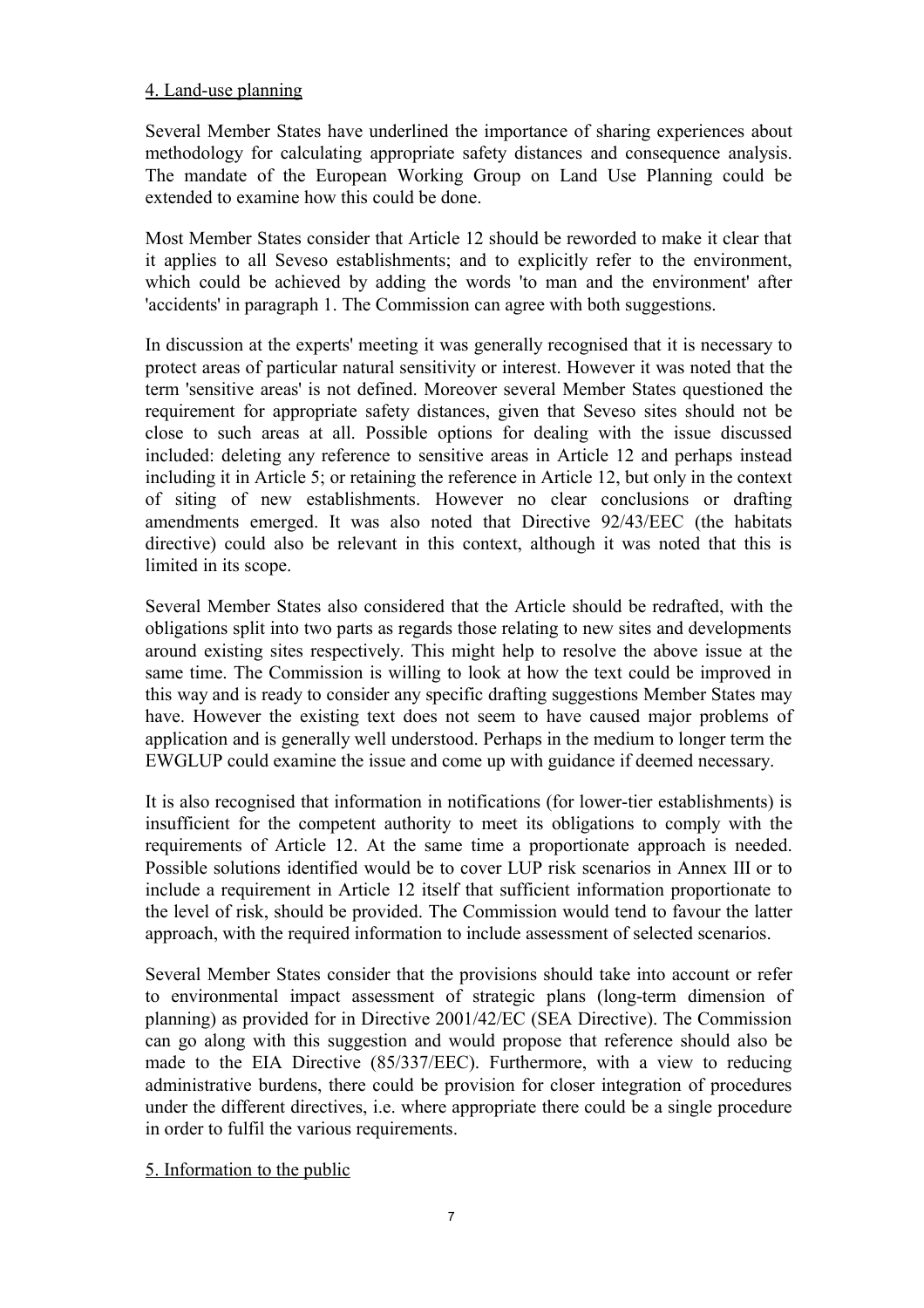There is general agreement that the safety report is not a very suitable way of informing the public (and the evidence suggests that there are not many requests for such reports). However it is also generally recognised that safety reports should in principle remain available to the public. As regards the need to balance transparency against security considerations, the existing provisions of the Directive (Article 13.4, which allows for parts of the safety report to remain confidential, and Article 20), appear to provide adequate safeguards. However the Commission will examine whether any changes to the latter are needed to take into account the requirements of Directive 2003/4/EC on public access to environmental information.

It should be borne in mind that the provisions of Article 13 require a proactive approach in supplying information to the public, although the directive leaves it open who has to supply the information. Furthermore, the Article does not reflect that nowadays a lot of information is available via the internet; making review/updating and repetition deadlines of 3/5 years somewhat anachronistic. Some Member States considered that there appears to be a gap between the provisions in Article 13.1 and 13.4 in terms of risk communication. Some Member States have suggested that there should be the option of a 'sanitised' or non-technical, public version of the safety report. Some others consider that there are more efficient instruments (like local emergency planning groups) to close this gap. This is probably a decision best left to Member States in implementing the Directive. The Commission intends however to reflect further on these issues and the sufficiency or otherwise of the existing provisions in considering relevant findings of the ERM study and the feedback from stakeholders.

## 6. Emergency planning/Annex IV

The non-paper did not address this subject. However some Member States raised the issue of internal emergency plans and Annex IV in their written comments and these were discussed at the informal experts' meeting.

As was made clear at the Prague seminar on lower-tier sites, some Member States require internal emergency plans for lower-tier establishments. In discussion at the experts' meeting, several Member States considered that such plans (which all establishments would normally have anyway as a matter of course) were necessary, pointing out that parts c (ii) and (v) of Annex III (relating to the scope of the safety management system) implicitly provide for identification of major hazards and establishment of an emergency plan for lower-tier establishments. According to those Member States, Article 11.1 should be amended to explicitly cover lower-tier establishments. On the other hand, it was recognised that such a change would weaken the Directive's two-tier approach and could lead to calls for the obligations relating to external emergency plans to be similarly extended. This could be problematic, adding to the burdens of public authorities who may cover lower-tier sites only in local emergency plans without formal external emergency plans in conformity with the Directive's requirements.

It is therefore probably best not to make any changes to the Directive in this regard.

Some Member States have suggested that Annex IV should be revised to better reflect what is needed by emergency planners. Furthermore a technical working group could be established to develop guidance. Specific suggestions include: